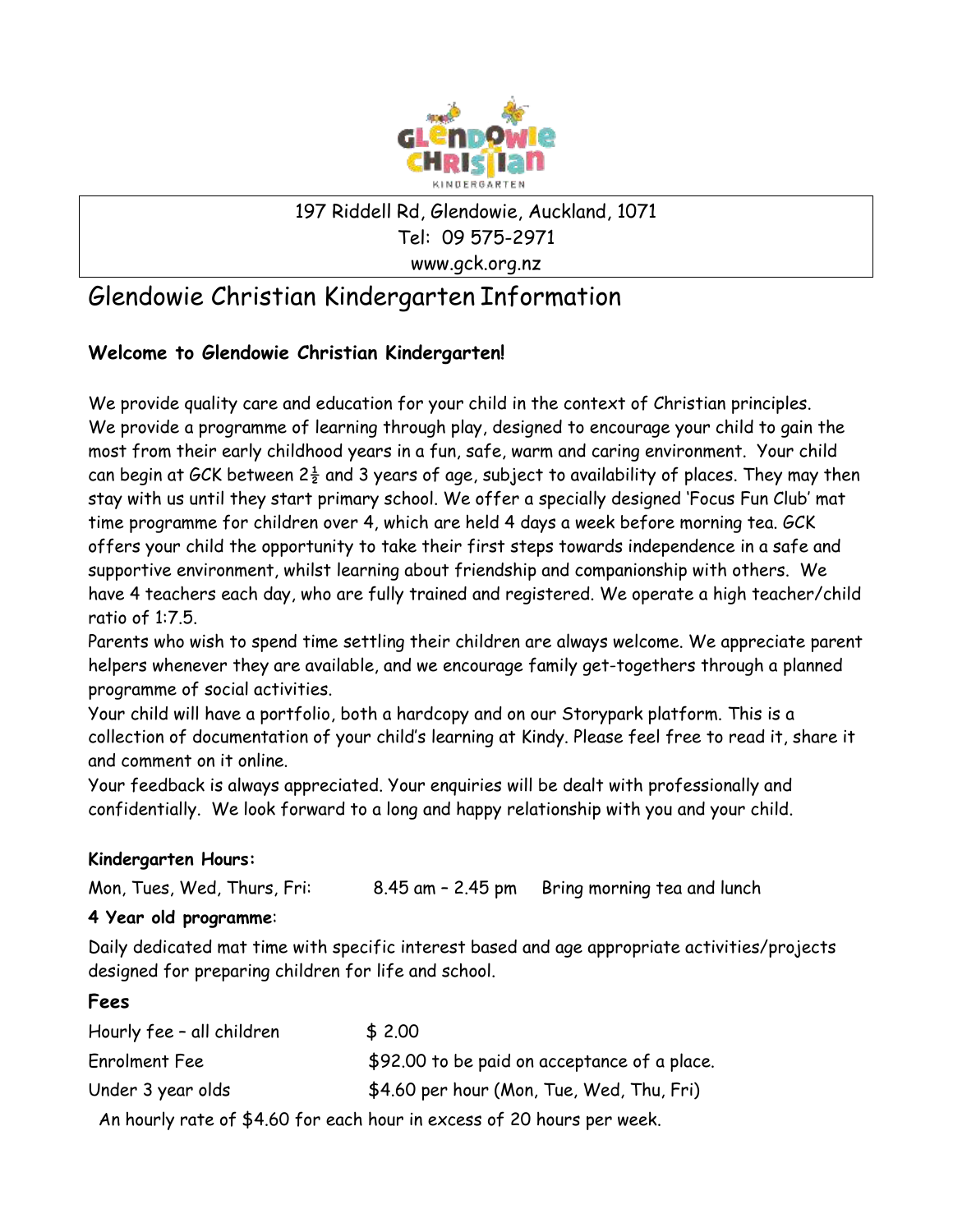### **GCK – A brief history**

Glendowie Christian kindergarten was established in 1996 by a group of visionaries in order to provide high quality early childhood education and care within a Christian environment. Today it is a happy and busy centre where children benefit from the small group sizes and high teacher/child ratios, ensuring maximum direct contact time with adults, and minimum competition for resources and time. All of these factors together ensure that children attending this centre, receive a quality early childhood education.



#### **Initial Familiarisation**

Your child will settle best if the transition from home to Kindergarten is gradual. We suggest that you take the time to visit the Kindergarten for an hour or two with your child **before** their first day here. Talk to them in an excited and positive way about the Kindergarten experience they are going to have—it can be a little daunting for them. If your child finds it hard to settle, trust the staff to know how to handle them. If they continue to be distraught after you have left, we will to contact you if you wish and ask you to return.

Please talk to staff about any anxieties you may have– we are here to help.

#### **Behaviour Management**

Children are encouraged to be caring towards each other and the environment. Staff model caring and positive interactions. Should behaviour require addressing, staff will adopt a gentle and positive approach of redirection.

#### **Health & Safety**

All qualified staff is trained in First Aid. In the event of an accident, appropriate steps will be taken, including the calling of an ambulance if required. Parents will be contacted as soon as possible.

Children who are sick with any infectious or contagious illness, including such illnesses as conjunctivitis, diarrhoea and vomiting or a heavy cold (green nose, chesty cough) should not attend Kindergarten. Parents are asked to contact us before **9am** if possible to advise us of any absence. Children on antibiotics should spend at least **one day** at home before returning.

#### **Medication**

This must not be left in children's bags but should be given to staff with clear instructions for its use and parents must sign an authority for staff to administer it. Staff will sign a record to indicate when medication has been given.